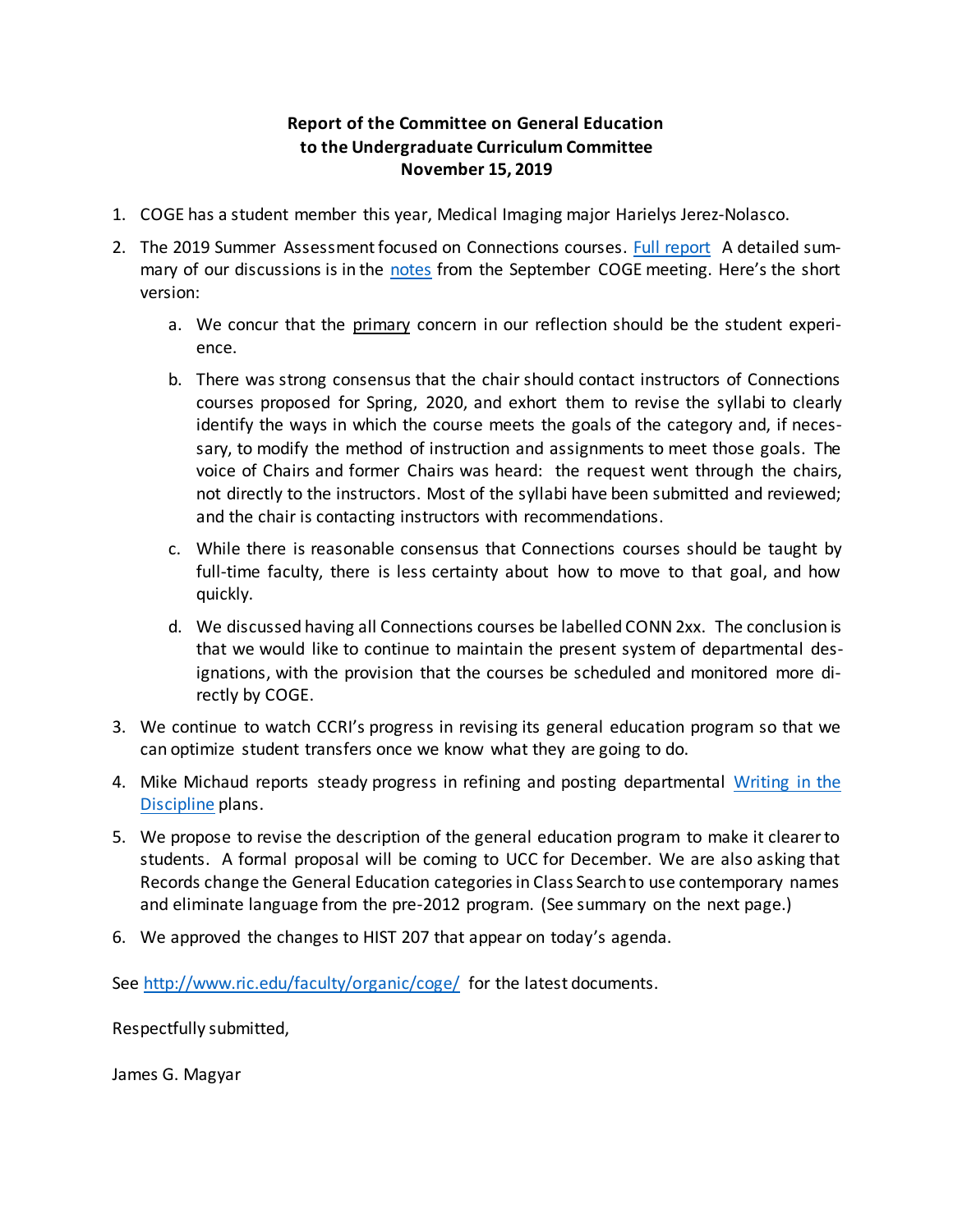## **Proposal to reorganize the presentation of General Education**

| Current organization - Catalog               |  |  |  |
|----------------------------------------------|--|--|--|
| <b>Core Courses</b>                          |  |  |  |
| First Year Writing                           |  |  |  |
| First Year Seminar                           |  |  |  |
| Connections                                  |  |  |  |
| <b>Distribution</b>                          |  |  |  |
| Arts-Visual and Performing                   |  |  |  |
| History                                      |  |  |  |
| Literature                                   |  |  |  |
| Mathematics                                  |  |  |  |
| Natural Science (lab required)               |  |  |  |
| Social and Behavioral Sciences               |  |  |  |
| Advanced Quantitative/Scientific Rea-        |  |  |  |
| soning                                       |  |  |  |
| <b>Writing in the Discipline Requirement</b> |  |  |  |
| <b>Second Language Requirement</b>           |  |  |  |

## *Proposed Organization* **Foundations** First Year Writing First Year Seminar **Distribution** Arts—Visual and Performing History Literature **Mathematics** Natural Science (including lab) Social and Behavioral Sciences **Advanced Work<sup>1</sup>** Advanced Quantitative/Scientific Reasoning **Connections Writing in the Discipline Second Language**

| Change the General Education categories in Class Search to use contemporary names and |                                        |  |  |  |
|---------------------------------------------------------------------------------------|----------------------------------------|--|--|--|
| eliminate language from the pre-2012 program                                          |                                        |  |  |  |
| Current                                                                               | Proposed                               |  |  |  |
| *New History                                                                          | <b>First Year Writing</b>              |  |  |  |
| *New Natural Science                                                                  | <b>First Year Seminar</b>              |  |  |  |
| *Arts-Visual and Performing                                                           | Arts - Visual and Performing           |  |  |  |
| *NEW First Year Seminar                                                               | <b>History</b>                         |  |  |  |
| *NEW First Year Writing                                                               | Literature                             |  |  |  |
| *NEW Literature                                                                       | <b>Mathematics</b>                     |  |  |  |
| *NEW Adv. Quantitative/Sci. R                                                         | <b>Natural Science (including lab)</b> |  |  |  |
| <b>Connections</b>                                                                    | <b>Social and Behavioral Sciences</b>  |  |  |  |
| Core 1: Literature                                                                    | <b>Advanced Quant./Sci. Reasoning</b>  |  |  |  |
| Core 2: History                                                                       | <b>Connections</b>                     |  |  |  |
| <b>Core 3: Non-Western Worlds</b>                                                     |                                        |  |  |  |
| <b>Core 4: Critical Inquiry</b>                                                       |                                        |  |  |  |
| <b>Laboratory Science</b>                                                             |                                        |  |  |  |
| <b>Mathematical Systems</b>                                                           |                                        |  |  |  |
| <b>Science/Mathematics</b>                                                            |                                        |  |  |  |
| <b>Social &amp; Behavioral Science</b>                                                |                                        |  |  |  |
|                                                                                       |                                        |  |  |  |

**Change the General Education categories in Class Search to use contemporary names and** 

l

<sup>&</sup>lt;sup>1</sup> Courses with prerequisites